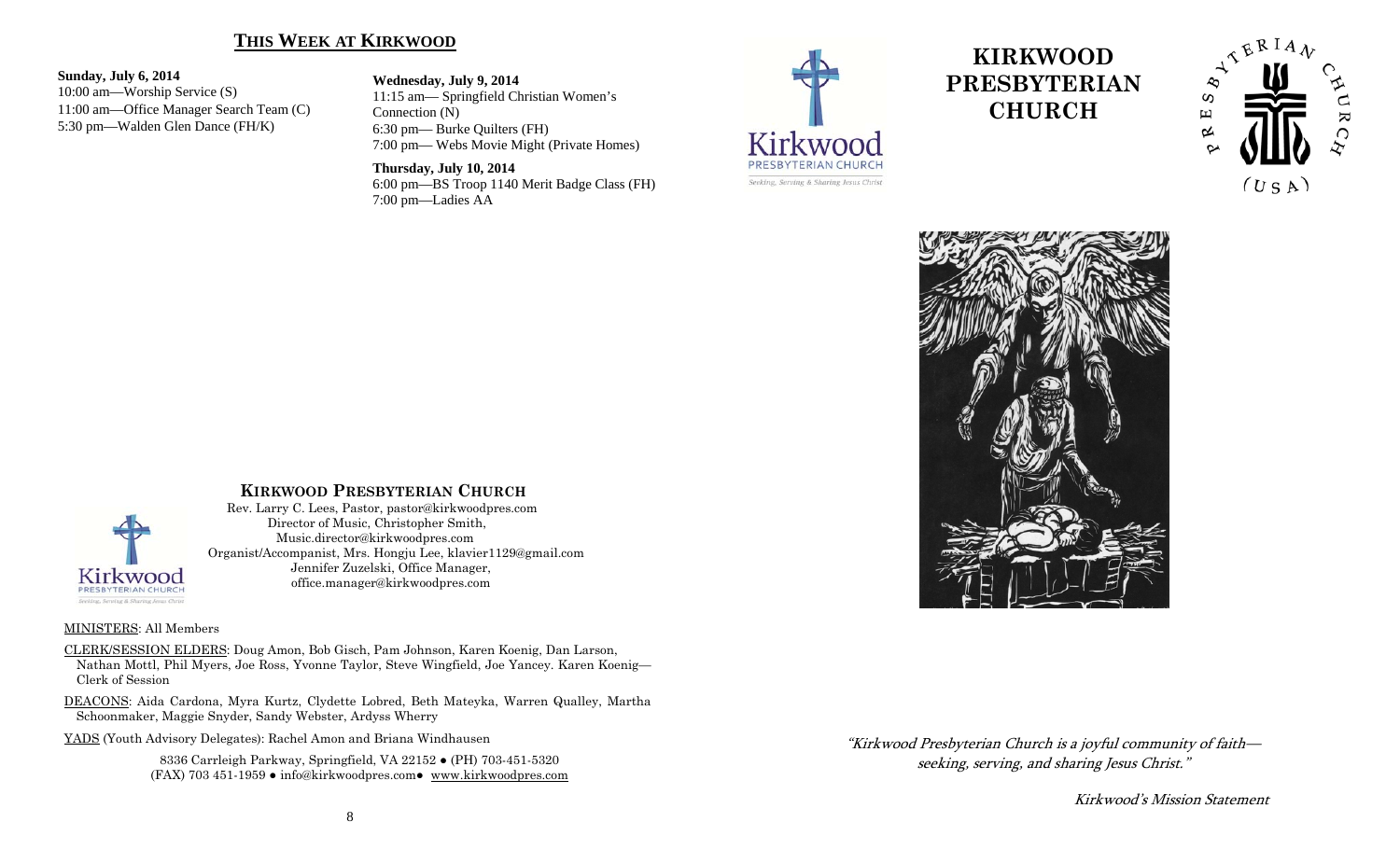#### JULY 6, 2014 10:00 AM

#### **FOURTH SUNDAY AFTER PENTECOST**

## **WE GATHER TOGETHERSILENT REFLECTION**

Oh God said to Abraham, "Kill me a son" Abe says, "Man, you must be puttin' me on" God say, "No." Abe say, "What?" God say, "You can do what you want Abe, but The next time you see me comin' you better run" Well Abe says, "Where do you want this killin' done?" God says, "Out on Highway 61"

 $~\sim$  Bob Dylan, "Highway 61"

*As you enter the sanctuary, please prepare for worship with quiet reverence.* 

| <b>PRELUDE</b>                 |                                                                                             | America, The Beautiful | Samuel A. Ward  |  |
|--------------------------------|---------------------------------------------------------------------------------------------|------------------------|-----------------|--|
| <b>PSALM FOR THE DAY</b>       |                                                                                             | Psalm 13               |                 |  |
| <b>LIGHTING OF THE CANDLES</b> |                                                                                             |                        |                 |  |
| <b>TOLLING OF THE BELLS</b>    |                                                                                             |                        |                 |  |
| WORDS OF WELCOME               |                                                                                             |                        | Clydette Lobred |  |
| Leader:                        | Grace to you and peace in the name of our Lord Jesus Christ!<br>People: Let us worship God! |                        |                 |  |

**CONGREGATIONAL REPSONSE***Through It All* 356 BH

*Through it all, through it all, I've learned to trust in Jesus, I've learned to trust in God. Through it all, through it all, I've learned to depend upon God's Word.* 

**CALL TO**

Clydette Lobred <sup>~</sup>*adapted from Psalm 13:5-6*

| Leader: | The grace of the Lord Jesus Christ, the love of God    |
|---------|--------------------------------------------------------|
|         | and the fellowship of the Holy Spirit be with you all. |
|         | People: And also with you.                             |
|         | Leader: Lord. I trust in your unfailing love;          |

## *Joys & Concerns*

#### *This Week's Birthdays*:

6 Dan Williams 11 Briana Windhausen Joe Ross

#### *This Week's Anniversaries*:

12 John & Sandy Webster

*Special Concerns:*  Members/friends in the armed forces who are in harm's way: Major Jason Moore, USMC Afghanistan

Our Missionaries in Zambia: Rev. Kari Nicewander & Joel DeJong



**Friend us on Facebook!** 

#### **Sorrows:**

We extend our deepest expression of Christian love and sympathy to Karen and Warren Qualley at the unexpected death of Karen's brother Marion Brown.

#### *Health & Personal Concerns:*

Bob Flory Steve Coffman's sister-in-law, Jan Coffman Hal Sellers Dick Pape Heather Telfer's father, Bob Snow Morgan Death, friend of Jon Larson Kathy Lewis' friend Mary Torczon Keith Scott Bobbie Myers - Phil Myer's mother Mary Kay Berger, friend of Dani Schwalb Betty Fabian Dani Schwalb Alfredo and Arleene Luciano, brother and sister-inlaw of Aida Cardona Morgan Belcher, Debbie Wingfield's father Bill Plummer, friend of Larry & Cynthia Lees Carla Coffman, Rebecca Larson's mother Sue Driver, Sandy Webster's sister-in-law SGT Manny Rivera's family, friend of Kathy Lewis David Kurtz

**WEBS Summer Movie and Potluck series -** We will begin at 7:00 p.m. at our various houses, bring a dish to share (the host will give direction in suggesting items), and enjoy a movie and fellowship. Mark your calendars! If you have never participated, now is the time to start! Everyone is welcome. For more information and to RSVP – contact Martha Schoonmaker at home@schoonmaker.org , or call 703-451-0808. The July date are: July 9th & 23rd at – Martha and Jim Schoonmaker's home.

*Flowers today are given by Cynthia and Larry Lees in celebration of their grandson Charlie's 2nd birthday.*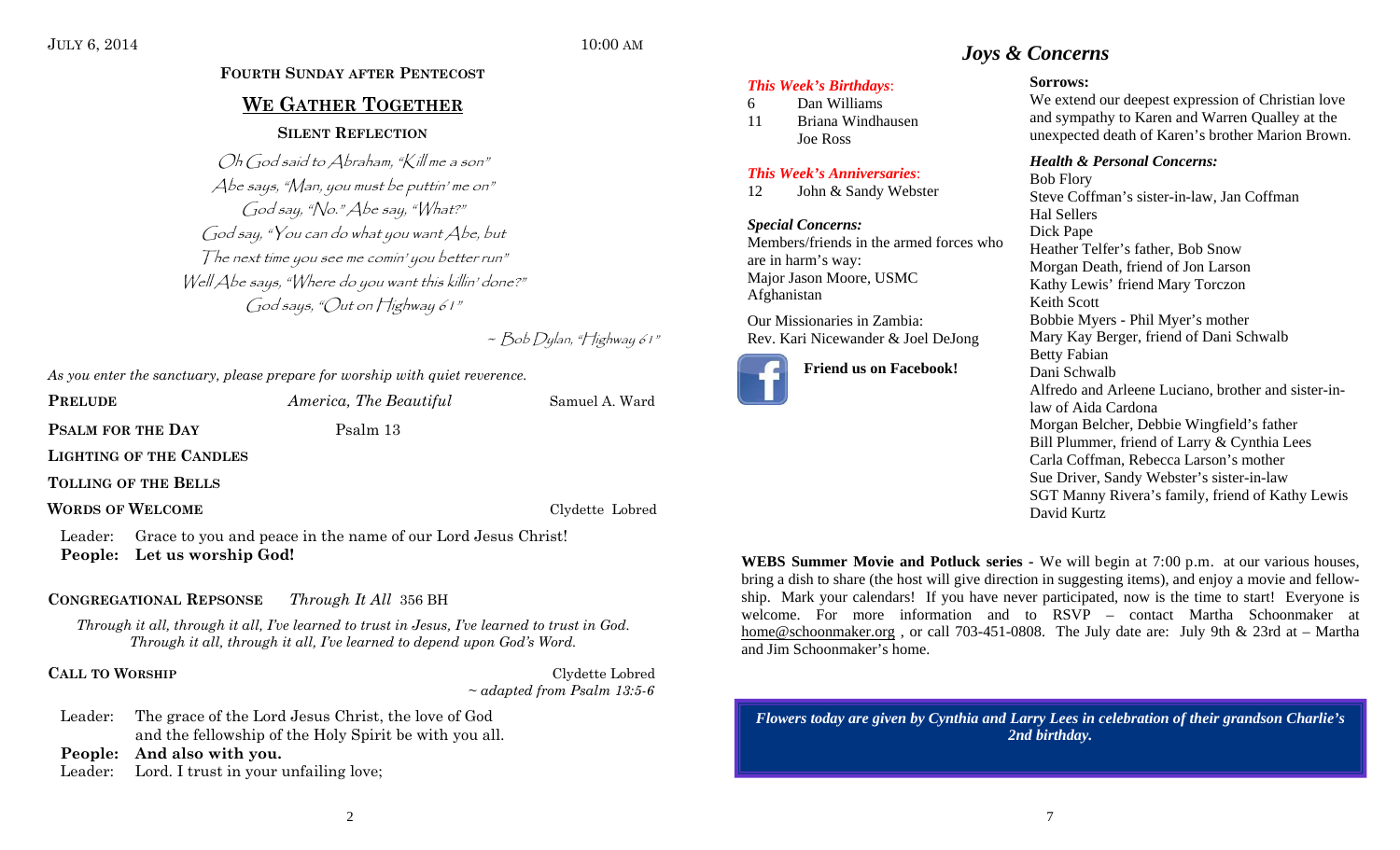| Genesis 25:19-34, 42-49, 58-67          | Genesis 28:10:19a       |
|-----------------------------------------|-------------------------|
| Psalm 45:10-17 (or) Song of Sol. 2:8-13 | Psalm 139:1-12, 23-24   |
| Romans 7:15-25a                         | Romans 8:12-25          |
| Matthew 11:16-19, 25-30                 | Matthew 13:24-30, 36-43 |

**Welcome to the Lord's Table—**On the first Sunday of each month, we gather to celebrate the Sacrament of Holy Communion. So that both our teachers and our older elementary aged children may join with our community to participate in the sacrament, our children (ages 3- grade 6) will not be dismissed for class on the first Sunday of each month. Nursery care remains available for infants through children, age three. All who have been baptized and trust in the Lord Jesus Christ are invited and welcomed to the Lord's Table. At their parent's discretion, "Baptized children who are being nurtured and instructed in the significance of the invitation to the Table and the meaning of their response are invited to receive the Lord's Supper, recognizing that their understanding of participation will vary according to their maturity." Gluten free wafers are available for those who have special dietary needs.

Rev. Lees' regular day off is Friday. In the event of a need to contact the pastor, you may contact Rev. Lees at (c) 703-589-7167. **Summer office hours are 10:00 am - 2:00 pm M-F.** 

Children age 3 through 3rd Grade will be dismissed from the worship service for a time of relaxed learning. We will continue the summer session with the Davey and Goliath video series. Nursery care will be offered every Sunday.

During the recent 221<sup>st</sup> General Assembly of the Presbyterian Church (U.S.A.), several actions were taken by the Assembly which have been highlighted by various news agencies. In today's worship service you will find an insert from *Outlook* with information about several of the more prominent decisions of the recent Assembly which will both affect and impact our life together as Presbyterians. In the July issue of Kirkwood's newsletter, "The Lamplighter" forthcoming this week, both Karen Koenig and I will be offering further information regarding the General Assembly decisions. There is also now available on the Kirkwood web site www.kirkwoodpres.com a letter from the Moderator, Ruling Elder Heath Rada, Stated Clerk, Rev. Gradye Parsons, and Executive Director, Linda Bryant Valentine, of the Presbyterian Mission Agency as well as a FAQs- Same-Gender Marriage document you may read for further information. Your Session and Pastor will be meeting at an upcoming Session meeting to discuss and discern if and in what way any of these prominent decisions may impact our ongoing ministry and mission at Kirkwood Presbyterian Church. Further information will be provided to the congregation as it develops. For more information, please go to **http://www.pcusa.org/site\_media/media/uploads/oga/pdf/ assembly-in-brief-ga221\_combined.pdf . Rev. Larry C. Lees, Pastor**

#### **The July 2014 Lamplighter is now available in the Commons Area.**

**Sermon Discussion** - Beginning on Sunday, July 13th Pastor Larry welcomes members to join him in the Parlor following morning worship to have some informal discussion of the sermon topic for that Sunday. Grab a cup of coffee and a treat at the hospitality table and after visiting, come to the Parlor for about 20 minutes of conversation.

**People: My heart rejoices in your salvation.**  Leader: I will sing the Lord's praise, **People: For the Lord has been good to me.** 

### **GATHERING PRAYER (UNISON)**

Steadfast God, you greet us as a loving parent and patiently love us beyond all measure. Great is your faithfulness. May we offer that same kindness to all whom we encounter, knowing it is Christ whom we greet as we welcome others. Amen.

(PLEASE STAND)

**HYMN**

*Great Is Thy Faithfulness* 276 BH

## **WE PREPARE FOR THE WORD**

(PLEASE SIT)

#### **CALL TO CONFESSION**

Let us confess our sins to God whose loving-kindness endures forever. Let us trust in God's steadfast love and rejoice in God's salvation. Let us pray…

#### **PRAYER OF CONFESSION (UNISON)**

Merciful God, we come before you confessing that we have not welcomed others as we should. We have turned away those that beg, we have ignored the cries of the poor and the hungry, and we have not met the needs of those who have come before us. We have put our own desires above the needs of our neighbors. Forgive us, O God. Call us back to your ways of mercy, compassion and love. Help us to see our neighbor as ourselves, to love our neighbor as ourselves, to know our neighbor as Christ knows us. In the name of the One who loves us, we pray. Amen.

*(moment of silence for personal confession)*

## **ASSURANCE OF PARDON**

 $\sim$  adapted from Romans 6:18, 23

Leader: Sisters and brothers, your sins are forgiven by the mercy of Christ. Be at peace, for you have been freed from sin so that you may serve with righteousness, to the glory and praise of God.

## **People: Thanks be to God!**

#### (PLEASE STAND)

**CONGREGATIONAL RESPONSE** *Father, I Adore You* 191 GH

*"Father, I adore you, lay my life before you, how I love you. Jesus, I adore you, lay my life before you, how I love you. Spirit, I adore you, lay my life before you, how I love you."*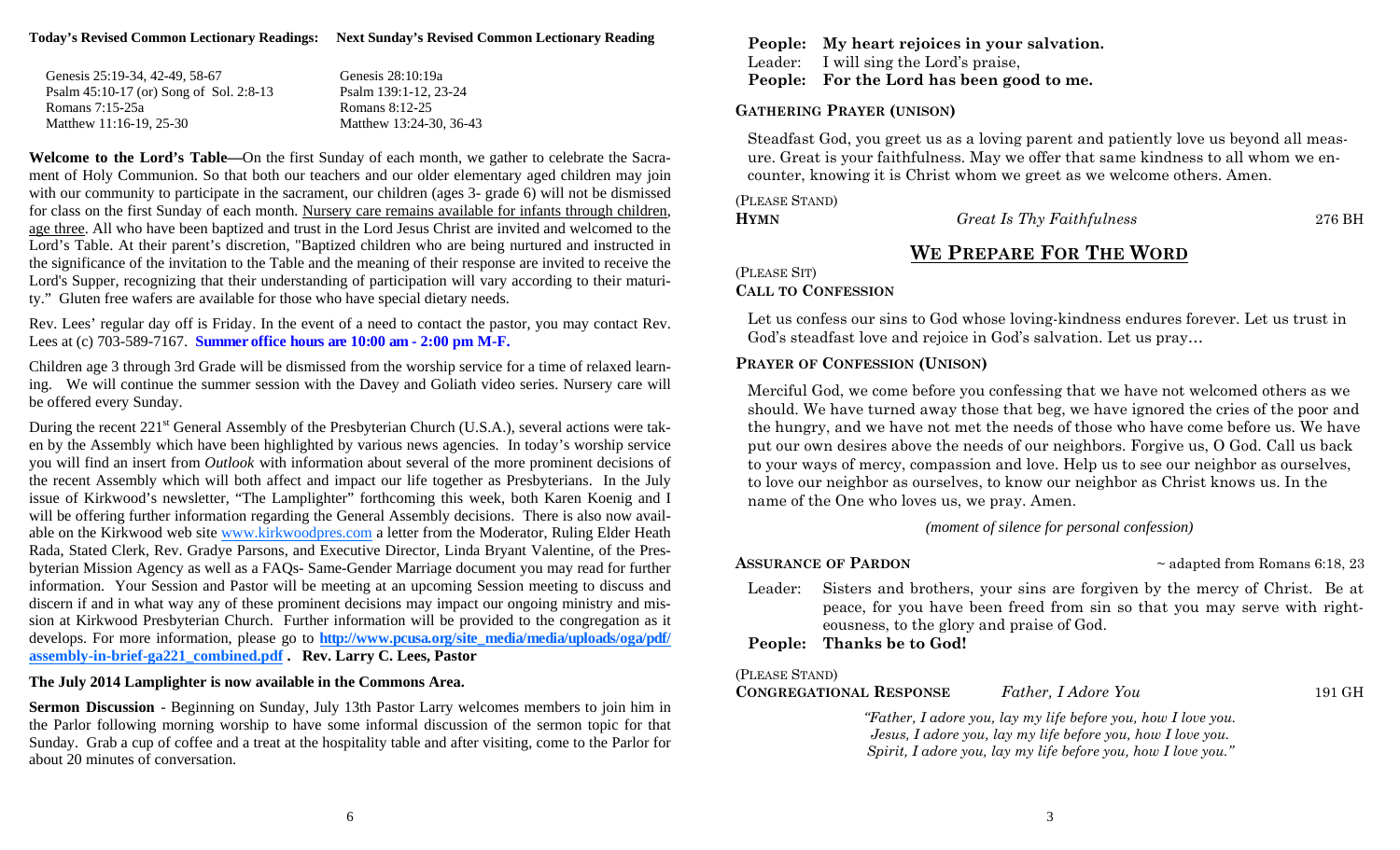#### **WE PASS THE PEACE OF CHRIST**

Leader: The Peace of our Lord Jesus Christ be with you all. **People: And also with you.**

**CHILDREN'S MESSAGE**

Larry Lees

**GREETINGS, NEWS OF THE CHURCH**

(During the offertory please sign the Friendship Folder and pass it along the pew. You may complete a prayer request card and give it to an usher.)

| <b>OFFERING</b><br><b>OFFERTORY</b> | (Please pass the Friendship Folder)<br>Song of Freedom | Gerald Peterson |
|-------------------------------------|--------------------------------------------------------|-----------------|
| (PLEASE STAND)<br><b>DOXOLOGY</b>   | <i>Praise God From Whom All Blessings Flow</i>         |                 |

*Praise God from whom all blessings flow; Praise him all creatures here below. Praise him above ye heavenly hosts: Praise Father, Son and Holy Ghost. Amen.* 

#### **PRAYER OF DEDICATION**

#### (PLEASE SIT)

#### **PRAYERS OF THE PEOPLE AND THE LORD'S PRAYER**

Our Father, Who art in heaven, hallowed be Thy name, Thy kingdom come, Thy will be done, on earth as it is in heaven. Give us this day our daily bread; and forgive us our debts, as we forgive our debtors; and lead us not into temptation, but deliver us from evil. For Thine is the kingdom, and the power, and the glory, forever. Amen.

## **WE HEAR THE WORD**

| THE OLD TESTAMENT LESSON      | p. 16                                            |        |
|-------------------------------|--------------------------------------------------|--------|
| (PLEASE STAND)<br><b>HYMN</b> | Come Thou Fount of Every Blessing                | 356 BH |
| (PLEASE SIT)<br>THE GOSPEL    | Matthew 11:16-19, 25-30                          | p. 845 |
| <b>SERMON</b>                 | " $OMG!$                                         |        |
| <b>VOCAL SOLO</b>             | Let us Break Bread Together<br>Jim Lister, tenor |        |

## **WE RESPOND TO THE WORD**

#### **SACRAMENT OF THE LORD'S SUPPER**

*Invitation to the Table Prayer of Thanksgiving Consecration of the Gifts Sharing of the Bread and Cup* 

#### **AFFIRMATION OF FAITH (RESPONSIVE) ~** from *The Apostle's Creed*

| Leader:<br>People:                       | Do you believe in God, the Father almighty?<br>I believe in God, the Father almighty,                                                                                                                                                                                                                                                                                                                                                                                                                                                                                                                                                                                                                       |                   |  |  |
|------------------------------------------|-------------------------------------------------------------------------------------------------------------------------------------------------------------------------------------------------------------------------------------------------------------------------------------------------------------------------------------------------------------------------------------------------------------------------------------------------------------------------------------------------------------------------------------------------------------------------------------------------------------------------------------------------------------------------------------------------------------|-------------------|--|--|
| Leader:<br>People:<br>Leader:<br>People: | creator of heaven and earth.<br>Do you believe in Jesus Christ, the Son of God?<br>I believe in Jesus Christ, God's only Son, our Lord,<br>Who was conceived by the Holy Spirit, born of the Virgin<br>Mary, suffered under Pontius Pilate, was crucified, died, and<br>Was buried; he descended to the dead. On the third day<br>He rose again; he ascended into heaven, he is seated at the<br>Right hand of the Father, and he will come to judge the<br>Living and the dead.<br>Do you believe in God the Holy Spirit?<br>I believe in the Holy Spirit, the holy catholic Church,<br>The communion of saints, the forgiveness of sins, the<br>Resurrection of the body, and the life everlasting. Amen. |                   |  |  |
| (PLEASE STAND)<br><b>HYMN</b>            | <i>O Beautiful for Spacious Skies</i>                                                                                                                                                                                                                                                                                                                                                                                                                                                                                                                                                                                                                                                                       | 564 BH            |  |  |
| <b>BENEDICTION</b>                       |                                                                                                                                                                                                                                                                                                                                                                                                                                                                                                                                                                                                                                                                                                             |                   |  |  |
|                                          | <b>CONGREGATIONAL RESPONSE #535-BH</b>                                                                                                                                                                                                                                                                                                                                                                                                                                                                                                                                                                                                                                                                      | Tallis' Canon     |  |  |
|                                          | Go with us, Lord, and guide the way Through this and every coming day,<br>That in Your Spirit strong and true Our lives may be our gift to you.                                                                                                                                                                                                                                                                                                                                                                                                                                                                                                                                                             |                   |  |  |
| <b>POSTLUDE</b>                          | Rondeau                                                                                                                                                                                                                                                                                                                                                                                                                                                                                                                                                                                                                                                                                                     |                   |  |  |
|                                          |                                                                                                                                                                                                                                                                                                                                                                                                                                                                                                                                                                                                                                                                                                             | arr. Michael Ryan |  |  |
|                                          | BH—Blue Hymnal GH—Green Hymnal<br>(BCW) Book of Common Worship (BCP) Book of Common Prayer                                                                                                                                                                                                                                                                                                                                                                                                                                                                                                                                                                                                                  |                   |  |  |
|                                          |                                                                                                                                                                                                                                                                                                                                                                                                                                                                                                                                                                                                                                                                                                             |                   |  |  |
|                                          | Pastor Lees and a Deacon will be in the Narthex to greet you. We welcome you to join us for a<br>time of refreshments and fellowship.                                                                                                                                                                                                                                                                                                                                                                                                                                                                                                                                                                       |                   |  |  |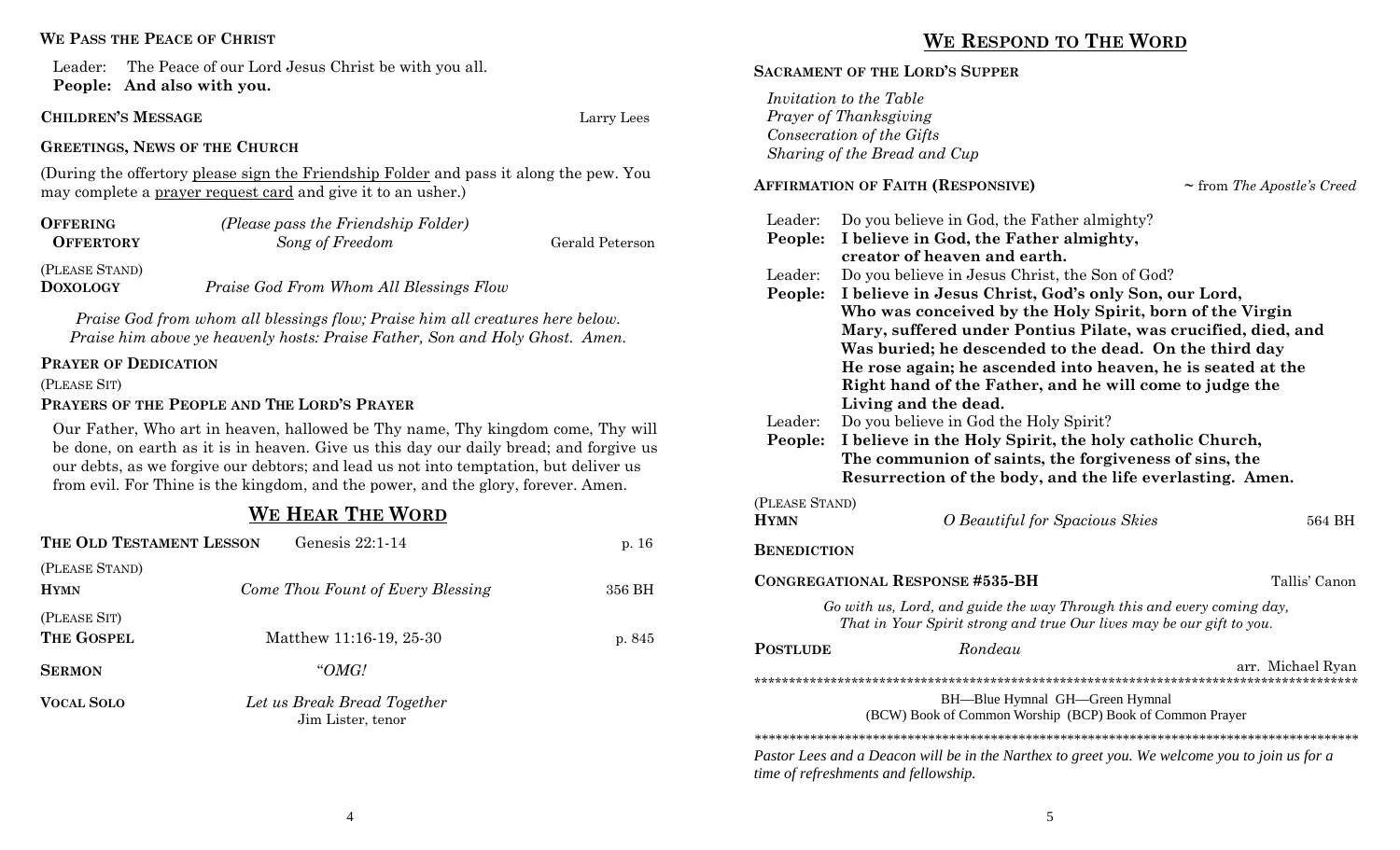## **Psalm for the Day Psalm 13**

 $^1$ How long, O Lord? Will you forget me forever? How long will you hide your face from me? <sup>2</sup>How long must I bear pain in my soul, and have sorrow in my heart all day long? How long shall my enemy be exalted over me?  $3$ Consider and answer me, O Lord my God! Give light to my eyes, or I will sleep the sleep of death,  $^4$ and my enemy will say, "I have prevailed"; my foes will rejoice because I am shaken.  $^5$ But I trusted in your steadfast love; my heart shall rejoice in your salvation.  $<sup>6</sup>$ I will sing to the Lord, because he has dealt bountifully with me.</sup>

## **Household Prayer: Morning**

Gracious God, I awake this day in expectation and thanks and ask to receive the opportunity to share your hospitality with all whom I meet. May I welcome you in serving others and grow ever deeper in holiness and right relationship. This is my prayer; this is my hope. Amen.

## **Household Prayer: Evening**

Steadfast God, you have traveled with me this day and have seen those places where I flourish and those where I floundered. I give thanks for the gift of finding you at every turn and for the gift to learn of my need for you, in both times of failure and times of attainment. I see your rest this night, that upon awakening I may find your strength to serve your world with constancy and joy. Amen.

## **Psalm for the Day Psalm 13**

 $^1$ How long, O Lord? Will you forget me forever? How long will you hide your face from me? <sup>2</sup>How long must I bear pain in my soul, and have sorrow in my heart all day long? How long shall my enemy be exalted over me?  $3$ Consider and answer me, O Lord my God! Give light to my eyes, or I will sleep the sleep of death,  $^4$ and my enemy will say, "I have prevailed"; my foes will rejoice because I am shaken.  $^5$ But I trusted in your steadfast love; my heart shall rejoice in your salvation.  $<sup>6</sup>$ I will sing to the Lord, because he has dealt bountifully with me.</sup>

## **Household Prayer: Morning**

Gracious God, I awake this day in expectation and thanks and ask to receive the opportunity to share your hospitality with all whom I meet. May I welcome you in serving others and grow ever deeper in holiness and right relationship. This is my prayer; this is my hope. Amen.

## **Household Prayer: Evening**

Steadfast God, you have traveled with me this day and have seen those places where I flourish and those where I floundered. I give thanks for the gift of finding you at every turn and for the gift to learn of my need for you, in both times of failure and times of attainment. I see your rest this night, that upon awakening I may find your strength to serve your world with constancy and joy. Amen.